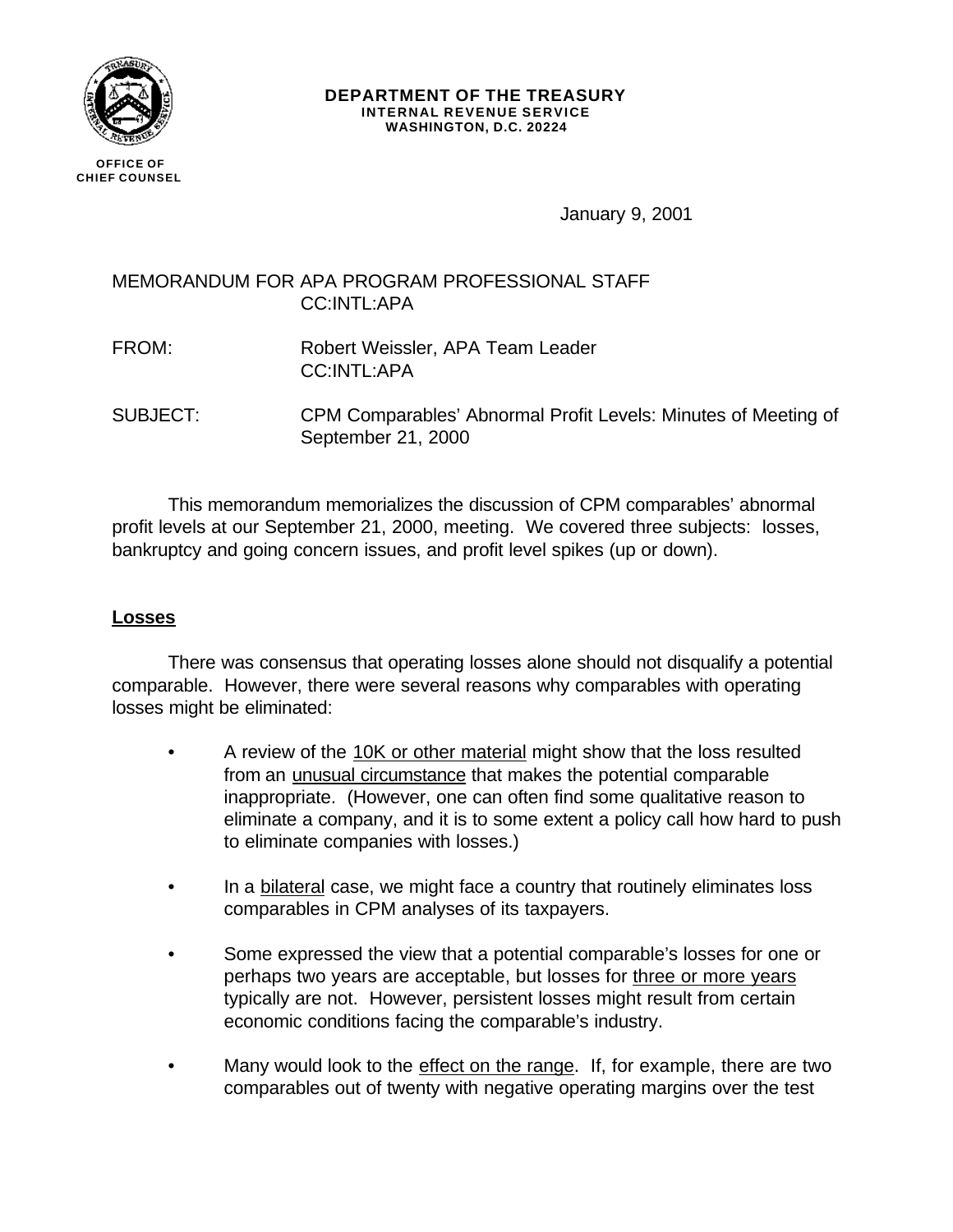period, the comparables bring down the interquartile range but do not take it below zero. One can think of the two comparables' negative results as balanced by very high results of some other companies. The comparables set is large, and comparables with negative operating margins are just part of the mix.

However, if the comparables with losses actually yielded an interquartile range that went below a zero operating margin, that would raise serious concerns. Some believe that, under the CPM, protecting the tested party from losses is a quid pro quo for limiting the tested party's upside potential. However, for some industries in some years (e.g., semiconductor manufacturing or distribution during a downturn), a negative operating margin might reflect an arm's length result. One might also consider the likelihood that the particular taxpayer will aim to achieve results at the bottom of the range.

After the meeting, Russell Kwiat expressed the opinion that a negative operating profit has no special economic meaning, either for individual comparables or the range. The reason for focusing on negative operating profits is the feeling that in the long term a company cannot survive with losses. While profitability can fluctuate in the short term, when short-term losses are incurred one naturally asks if some special factors are at work. However, as a theoretical matter, to be viable in the long term, a business must achieve not merely a nonnegative return, but a positive return on assets that is enough above a risk-free rate of return (such as the return on U.S. Treasury instruments) to attract and maintain investment. Thus, positive returns below this risk-free rate, like negative returns, invite an inquiry into whether special factors are at work.

### **Bankruptcy and Going Concern Issues**

There was consensus that normally a potential comparable should not be used for a year in which the company is in bankruptcy (whether chapter 11 (reorganization) or chapter 7 (liquidation)), or in which auditors have raised going concern issues. While these companies encompass a spectrum, the whole spectrum seemed beyond the pale because business would not be conducted normally. For example, it would be harder to get bank loans, and credibility with customers and suppliers would be impaired. Companies in reorganization bankruptcy would be run for the benefit of creditors rather than stockholders. Companies in liquidation bankruptcy would be liquidating rather then doing normal business.

Excluding these companies is consistent with a critical assumption regarding bankruptcy and going concern issues: the restriction on the comparables matches the restriction on the tested party.